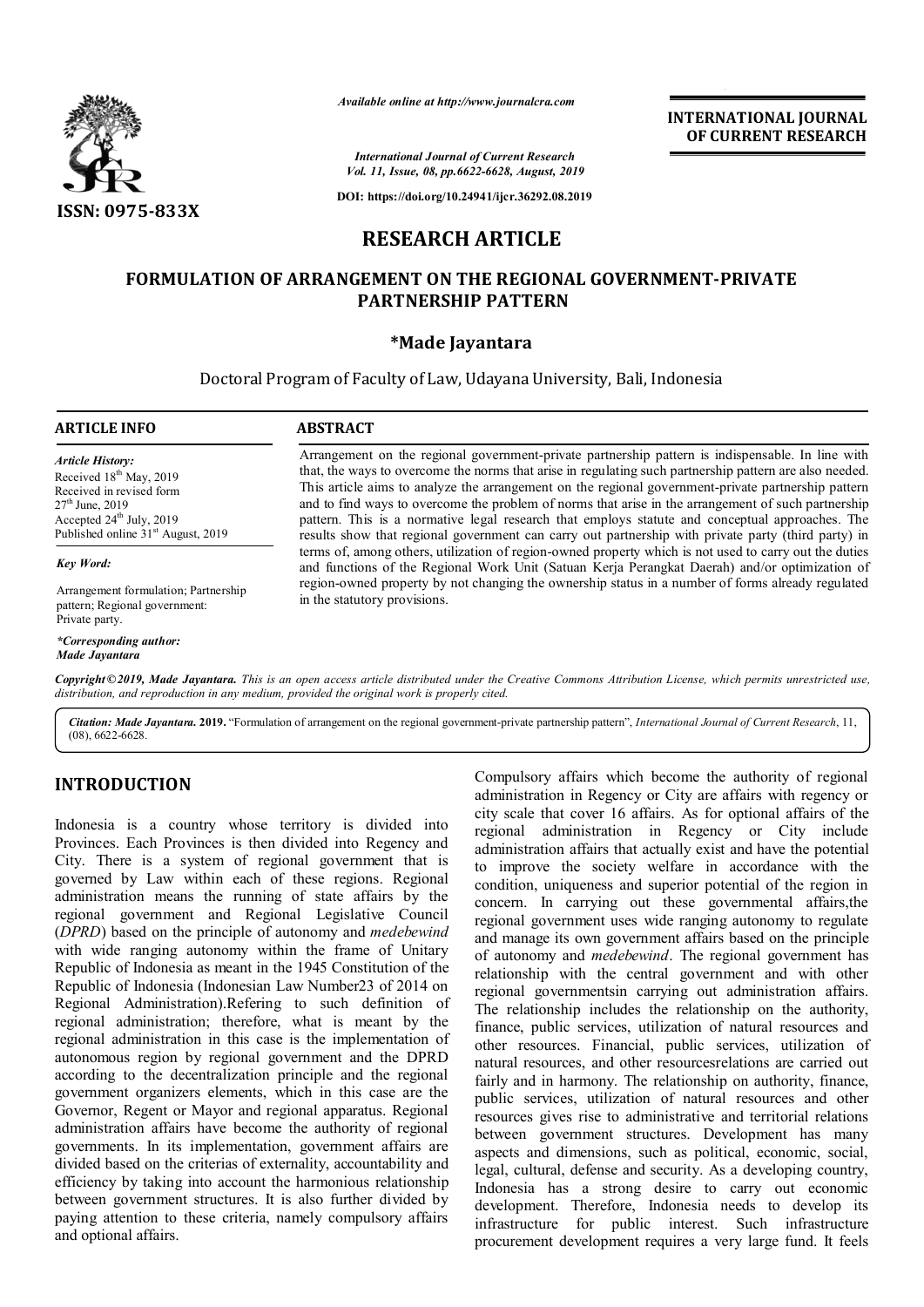heavy if it is only charged to the State Revenues and Expenditures Budget (APBN) andRegional Revenues and Expenditures Budget (APBD). The participation of private party in such infrastructure procurement project is certainly something new in Indonesia. Patterns such as issuance of regional bonds, BOT (Build Operate Transfer), BOO (Build Operate Own), BROT (Build Rent Operate Transfer), KSO (Joint Operation), joint ventures, and *ruislag* are new phenomena. Over time, it is necessary to establish a partnership agreement between the government and the private party, namely a BOT agreement. BOT is a concept where the project is built at the full cost of a private company, several private companies, or partnership with a State-Owned Enterprise (BUMN). Once the development is completed, it is then operated by the contractor. Furtehermore, after the operation stage as stated in the BOT agreement is completed, then the project is transferred to the government as the project owner. For those who make thepartnership, whether it is the regional government, investor or financier, the chosen BOT partnership mechanism is very in line and ideal because there are so many potential strategic areas that have not been optimally empowered that can be developed in the form of investmentpartnership. Of course the benefits between the private party and the government as well as the comparison of benefits between the two have been made. A sensitivity analysis is also carried out to obtain the right investment period where the private and government benefits are considered to be commensurate (the difference in profit is not too different). (Sari, K., &Utomo, C., 2012).

Based on the government's assessment, partnership through BOT is the most appropriate solution to get a mutually beneficial agreement. It is because the investor, as capital owner, does not own land in strategic areas which is one of the important factors in developing its business. Therefore, one alternative that is often used is the BOT agreement.BOT agreement binds the parties to carry out partnership that gives rise to legal relations. BOT agreement also contains agreed performance, whereby one party is entitled to the performance and the other party is obliged to fulfill the performance. From the Presidential Decree No.7 of 1998 and the Presidential Decree No. 81 of 2001, it can be concluded that the partnership agreement between the government and private business entities is followed up with certain agreement in accordance with the needs and its character. It is also noted that contract implementation constitutes as fundamental part of a partnership. The partnership involves the public interest, which in this case involves the government as the state organizer and the private party as investor, in providing services especially infrastructure development that is built based on a partnership agreement that employs BOT pattern. Based on the above situation, it is very necessary to conduct research on the arrangement on partnership pattern between the regional government and the private party and to find ways to overcome the problem of norms that arise in the arrangement of such partnership pattern.

#### **Legal Issues**

There are two legal issues raised in this article, namely: (1) arrangement on the regional government-private partnership pattern and (2) ways to overcome the problem of norms that arise in the arrangement on the regional government-private partnership pattern.

## **RESULT AND DISCUSSION**

**Arrangement on the Regional Government-Private Partnership Pattern:** Since the regional autonomy came into force in 1999, the number of regions in Indonesia has now increased to 34 Provinces and 508 Regencies/Cities (Andi MustariPide, 1999). Such increase is a result of the spirit of regional autonomy that aims to provide opportunities for regions to develop their regions in the context of improving the people's welfare (Nuraini, A., 2011). This can be realized if regional governments apply local policies wisely by maximizing public services. The provision of infrastructure for the society is one of the examples (Ali and Andi, 2012). Based on Presidential Regulation Number 67 of 2005 that was later replaced by Presidential Regulation Number 38 of 2015, the provision of infrastructure for the society includes economic and social infrastructure. This includes transportation, road, water and irrigation resources, drinking water, local wastewater management system, waste management system, telecommunication and information technology, energy conservation, urban facility, educational facility, sport and artistic facility, health facility, area, tourism, penitentiary and public housing. However, not all of these infrastructure developments can be carried out by regional government especially new autonomous region that has not been equipped with adequate human resources and financial capacity. Therefore, it can be said that the provision of infrastructure in the region is not optimal even very minimal. For example, children who live in remote areas find it difficult to go to school because of the unavailability of access to go to schools due to incomplete education facilities. As consequence, they have to go to school by crossing unsecured suspension bridges. Real example of this case occurred in the Lebak- Banten, Indonesia. It is noted that after 10 years, such area finally had a permanent bridge whose construction was assisted by IKANAS in collaboration with alumni of ITB and PT. SMI at a cost of IDR 260 million(news.detik.com article, on August 27 2016).

As for DKI Jakarta, a region that can already be said to have sufficient financial and human resources, it is noted that it still unables to improve the existing infrastructure. Hence, up to date, it still has to face complex problems such as flooding, air and noise pollution, provision of settlements, waste management and others. These various problems certainly need to be taken seriously by the central and regional government (Regency/City). Furthermore, the question is how the government, especially local government, will improve people's welfare with these various problems. There are several ways that can be done to organize and develop regency or city, namely through capacity building, community participation and public private partnership. It discusses the partnership between government and private party in infrastructure development to improve people's walfare. In general there are three partnership patterns in relation to the procurement of facility and infrastructure between the regional government and the private party for regional development (where the area has asset in the form of land but does not have a budget for development).The partnership patterns are as follow:

1. BOT. BOT is where the private party builds the facility and infrastructure at its own expense and then operates it within a certain time to obtain its investment costs.Once the investment cost is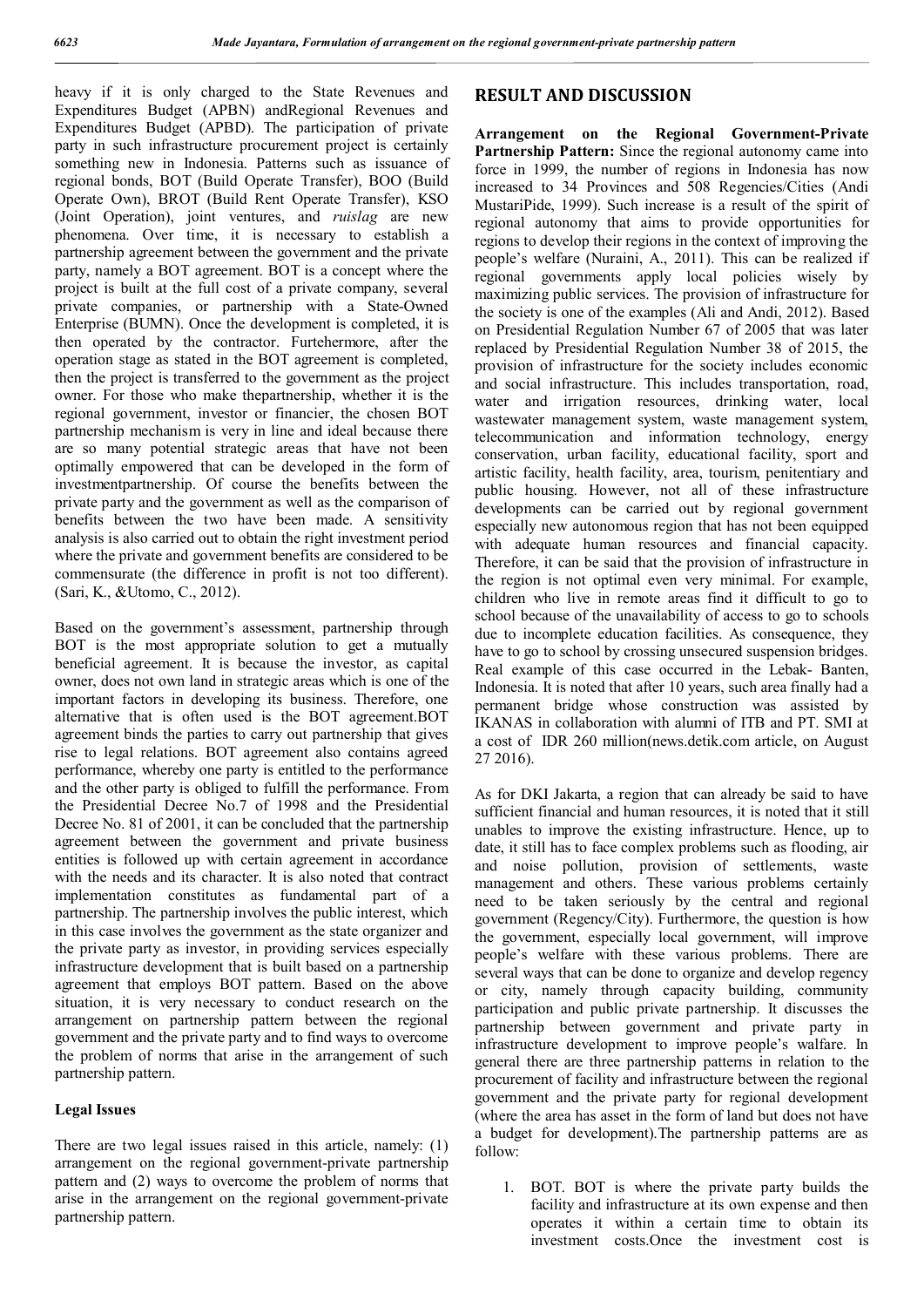obtained, then such facility and infrastructure will be handed back to the regional government;

- 2. BTO (Build Transfer Operate). BTO is where the private party builds builds the facility and infrastructure at its own expense and once the facility and infrastructure are built, it will transfer it to the regional government. After such transfer, the regional government then operates such facilty and infrastructure where the the results of the operation by the regional government are then used to return the private party's investment;
- 3. BT (Build Transfer). BT is where the private party builds builds the facility and infrastructure at its own expense and once the facility and infrastructure are built, those will be submitted to the regional government. The return on investment to the private party uses other payment schemes (from the *APBD,*  Regional Government-Owned Enterprise (*BUMD)*, etc.).

Other than the above partnership patterns, there are also socalled partnership principles between the government and the private party, namely:

**Operations, Maintenance and Service Contract Principle:**  The government gives authority to the private party in the operations, maintenance and service contracts on infrastructure provided by the government. The private party must perform a service at an agreed price and must be in accordance with performance standards set by the government. Examples of this service contract can be found in the clean water (the operation of WTP (water treatment plant), water distribution, water meter reading, collection of bills, as well as pipeline operations and maintenance). As another example, it can also be found in waste sector(waste collection, production and distribution of waste containers, road cleaning services, vehicle maintenance (trucks) and the implementation of landfills or the implementation of transfers between waste collection posts).

**BOT Principle:** BOT is used to involve private investment in the construction of new infrastructure. Under the BOT principle, private party funding will be used to build and operate infrastructure or facility system based on performance standards set by the government. Government provides the private party with sufficient time, which is around 10 to 20 years, long enough for such private party to recover the costs incurred to build such construction along with the benefits to be gained. In this case the government retains ownership of such infrastructure and facility. In this event, the government has two roles, namely as user and regulator of the infrastructure services. BOT is a good way for new infrastructure development with limited government funds. The government uses this BOT system for more specific infrastructure facilities such as large water supply reservoir, drinking water, WTP, temporary and final disposal site and waste treatment facility. Under the BOT, the private party has a role to provide capital to build new facility. The government will agree to issue a minimum level of production to ensure private operator can cover their costs during operation. BOT is an effective way to attract private capital in the construction of new infrastructure facilities; thus, it can be said that this is the benefit of having BOT. The BOT agreement will be able to reduce the market and the risks are small for the private party. It is because the government is the sole user. Meanwhile reducing risk is related to if there are problems with

insufficient demand and ability to pay. The private party will reject the BOT mechanism if the government does not guarantee that private party will regain its investment. Overall, many developing countries have used this BOT model to build new power plants.

**Concession Principle:** In the concession, the Government gives full responsibility and management to private contractor (concessionaire) to provide infrastructure services in a particular area, including in terms of operation, maintenance, collection and management. The concessionaire is responsible for the majority of investments used to build, increase capacity or expand the network system, where the concessionaire gets funding for the investment incurred from tariffs paid by consumers. While the government is responsible for providing performance standards and providing guarantee to the concessionaire. In essence, the role of government has shifted from what was once a service provider to a regulator of the prices charged and the amount that must be provided. Infrastructure assets are entrusted to the concessionaire for a certain contract period. However, after the contract runs out, the infrastructure assets will become government's property. The concession period is usually more than 25 years. Such period depends on the contract agreement and the time required by the private concessionaire to cover the costs incurred. In the waste sector, the government gives a concession to build a recycling site and its operation or to build a facility that can change waste to energy. In the water sector, the concession has a full role in water services in a certain area. The concession method has been widely used both at the city and national level. From the financing structure, it is noted that the private party is responsible for all capital and operating costs including construction of infrastructure, energy, material and refinement during the period of the contract. Private party can be authorized to take the tariff directly from users. The applicable rate has been pre-determined in the concession contract agreement. However, it is also possible for this rate to be changed at certain times. In some cases, the government can also help the funding to cover expenses of the concessionaire. This action taken by the government constitutes as one of forms of guarantees explained above; however, this should be avoided for good.

**Joint Venture Principle:** Joint venture is a partnership between the government and the private party where responsibility and ownership are jointly borne in the provision of infrastructure services. In this partnership, each party has a balanced position in the company. This partnership aims to integrate the advantages of the private party such as capital, technology and management capability with government excellence namely public authority and trust. It is important to pay attention to the majority and minority shareholders because this relates to the power to run the company and to determine the company's policy. It is because under this principle, one share is for one vote. Under a joint venture, the government and the private party can form a new company or use an existing infrastructure provider (for example, a government company sells a portion of its capital to the private party). Furthermore, it is important to note that this company has function that is independent of the government. Joint ventures can be used in combination with several types of public and private partnerships. For example, the government opens joint capital, especially in terms of services, BOT or concession for infrastructure provision. Joint venture partnership is an alternative that can be said to be a "truly"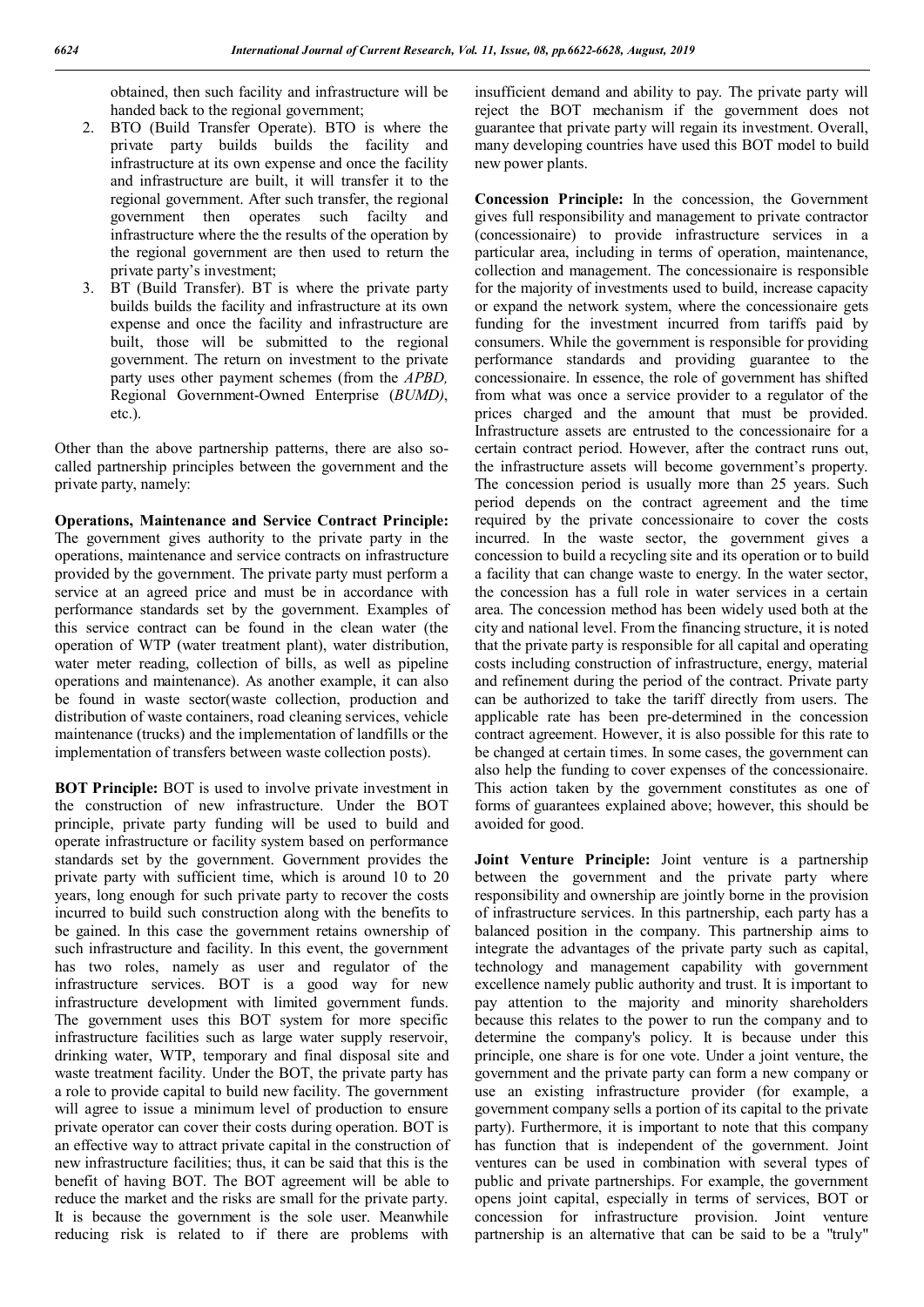form of public-private partnership between government, private, non-governmental institution and other institution that can contribute their resources. Hence, they can share the settlement of local infrastructure problems. In this form of partnership, besides having a role as a regulator, the government also acts as an active shareholder in running a joint company. Under the joint venture, the government and the private party must work together from the initial stage, the formation of institution to the construction of the project. In the context of financing structure, the government and the private party must contribute to financing the infrastructure development from the start (from financing project feasibility study to preparing investment in new company when it is formed). This PPP joint capital requires prior agreement to bear the risk and share the profits together. In other words, each must have a contribution through the development project and its implementation. Optimally, the company should finance independently. However, it does not rule out the possibility of the government to provide subsidy to company or its use – although it can be done if it is very urgent, this should be avoided for good.

**Community-Based Provision (CBP) Principle:** CBP can consist of individuals, families or small companies. CBP has major role in organizing poor people into joint activities and their interests will be represented and negotiated with NGO and the government. The NGO herehas role to provide management process, mediate the negotiations between CBO and other larger institutions in terms of partnership, information or policy networks. Many poor or lower middle class settlements have solid waste arrangement by the local community. That is done by collecting door-to-door, on roads and roadside trash bins; by selecting and recycling for resale. This happens in many developing countries (the example can be seen through Bagus Rangin Community in Bandung where they collect garbage by using this CBP). In the clean water sector, CBP buys large quantities of water and sells it to their communities in the form of buckets. CBP has special characteristic related to its financing structure. It requires low costs and these costs can be said to be the "capital" that has been provided by local providers and their material. Organizing and material costs are usually provided by/through NGOs, donation, development assistant assistants, the government or by the community. Maintenance costs should be derived from user fees or revenue. The above explained partnership patterns can be found, among others, in the Indonesian Presidential Regulation Number 38 of 2015 on the Government- Business Entity Partnership in the Provision of Infrastructure (Presidential Regulation Number 38 of 2015); the Minister of Home Affairs of Indonesia Regulation Number 74 of 2012 on Guidelines for Regional Government-Private Institution Partnership (Minister of Home Affairs Regulation Number 74 of 2012);the Minister of Home Affairs of Indonesia Regulation No.22 of 2009 on Technical Guidelines for Regional Partnership Procedure (Minister of Home Affairs Regulation Number 22 of 2009);the Government of Indonesia Regulation Number 50 of 2007 on Procedures for Implementing Regional Partnership (Government Regulation Number 50 of 2007); and in the Government of Indonesia Regulation Number 28 of 2018 on Regional Partnership (Government Regulation Number 28 of 2018).

**Formulation of Arrangement on the Regional Government-Private Partnership to Overcome the Norm Problems:** In order to improve people's welfare in its area,

regional government can hold partnership based on consideration of the efficiency, effectiveness of public services and mutual benefit. Such partnership can be carried out by a region with other region, third party, and/or institution or regional government abroad in accordance with statutory provisions. This has been regulated in Part One of Chapter XVII on Regional Partnership and Disputes in Indonesian Law Number 23 of 2014 on Regional Administration (Law Number 23 of 2014). In addition to partnership, the law also stipulates that regional government also encourages society participation in the government administration. The regional government encourages society groups and organizations to play active role in the administration of regional government through the support of society capacity building. Society participation includes, among others, managing regional assets and/or natural resources and organizing public services. Law Number 23 of 2014 has been amended several times. The latest amendment is by Indonesian Law Number 9 of 2015 on the Second Amendment to Law Number 23 of 2014 on Regional Administration (Law Number 9 of 2015). The procedure for the implementation of partnership by the regional government has previously been regulated in Government Regulation Number 50 of 2007. Such Government Regulation was stipulated based on the mandate of Indonesian Law Number 32 of 2004 on Regional Government (Law Number 32 of 2004), but it still applies as long as new regulations have not been determined as a replacement and as long as it does not conflict with Law Number 23 of 2014. The partnership between regional government and private parties also related to Indonesian Government Regulation Number 27 of 2014 on Management of State/Regional Property (Government Regulation Number 27 of 2014) and Minister of Home Affairs of Indonesia Regulation Number 19 of 2016 on Guidelines for Management of Regional-Owned Property (Minister of Home Affairs Regulation Number 19 of 2016). Based on the description above, a normative juridical study has been conducted regarding the partnership between the regional government and the private party based on statutory provisions.

There are several definitions related to region provided in the Law Number 23 of 2014 as follow:

- Regional Administration means the running of state affairs by the regional government and Regional Legislative Council (DPRD) based on the principle of autonomy and medebewind with wide ranging autonomy within the frame of Unitary Republic of Indonesia as meant in the 1945 Constitution of the Republic of Indonesia (Article 1(2))
- Local Government is the head of the official elements of the Regional Administration whose led the implementation of government affairs under the authority of the autonomous region (Article 1(3))
- Autonomous Region hereinafter referred to as Region is the unity of the legal community who have boundaries authorized to regulate and administer Government Affair and public interest at its own initiative based on the aspirations of the people in the system of the Unitary Republic of Indonesia (Article 1(12)).

Furthermore the norm on regional partnership in general can be found in Article 363 (1) and (2) of Law Number 23 of 2014 as follow: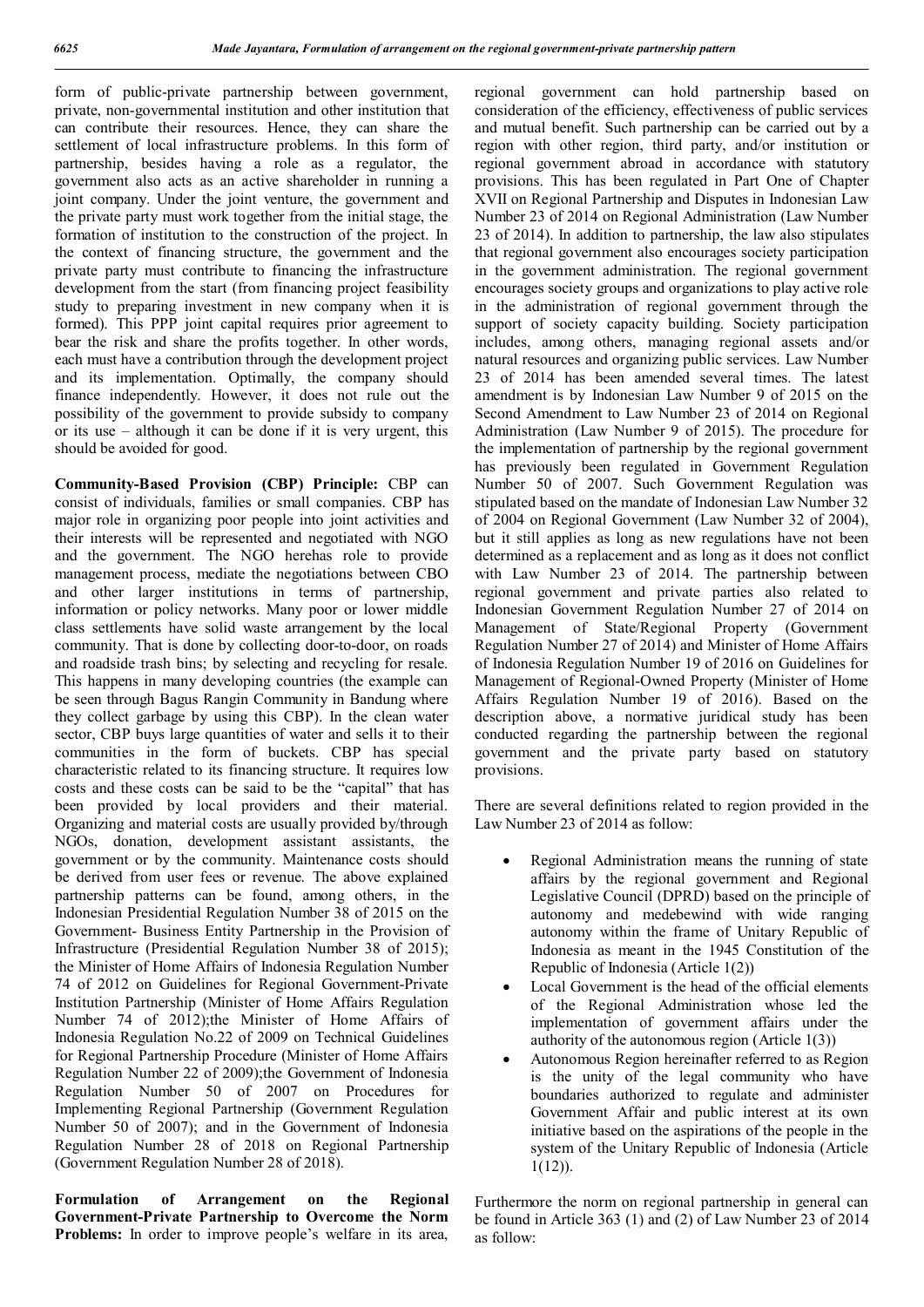- 1. In order to improve the people's welfare, Region can hold a regional partnership based on consideration of efficiency and effectiveness of public services as well as mutually beneficial.
- 2. The partnership referred to in paragraph (1) may be carried out by the Region with:
- other Region;
- third party; and or
- agency or local government abroad in accordance with the statutory provisions.

The elucidation of Article 363 (2)(b) provides explanations on who is considered as third party. Third party in this case is the private party, society organization and other non-governmental organization.

In relation to the partnership with third parties, Law Number 23 of 2014 regulates such matter under Article 366 as follow:

- 1. Regional partnership with third party referred to in Article 363 paragraph (2) b includes:
	- a Partnership in the provision of public services;
	- b Partnership in asset management to increase the added value that provides income for the region;
	- c Investment partnership; and
	- d Other partnership that does not conflict with the statutory provisions.
- 2. Regional partnership with third party stipulated in the partnership contract at least set out the following points:
	- a the rights and obligations of the parties;
	- b period of partnership;
	- c settlement of disputes; and
	- d sanctions for those who do not fulfill the agreement.
- 3. Regional partnership with third party referred to in paragraph (1) must be preceded by a feasibility study conducted by the parties who perform the partnership.

The law also regulates the general principle of the monitoring and evaluation level of partnershipthrough Article 368 ofLaw Number 23 of 2014 as follow:

- 1. The Governor as representative of the Central Government shall perform monitoring and evaluation of the partnership conducted by the Regency/City in a Provincial Region.
- 2. The Minister shall perform monitoring and evaluation of inter-provincial Region partnership, between the provincial Region and Regency/City Region in its territory, as well as between the provincial Region and Regency/City Region outside its territory.

Further provisions regarding partnership are regulated by government regulation (Article 369 Law Number 23 of 2014). In the event that there are problems in implementing the partnership, the following general principles of dispute resolution can be used by the parties (as stipulated in Article 370 of Law Number 23 of 2014):

1. In the event of a dispute in the administration of Government Affairs of inter-regency/city Region in one provincial Region, the Governor as the representative of the Central Government shall resolve the said dispute.

- 2. In the event of a dispute in the administrationof Government Affairs of inter-provincial Region, between the provincial Region and Regency/City Region in its territory, as well as between the provincial Region and Regency/City Region outside its territory, the Minister shall resolve the said dispute
- 3. In the event that the Governor as a representative of the Central Government cannot resolve the dispute as meant in paragraph (1), the settlement shall be carried out by the Minister.
- 4. The Ministerial Decree relating to the settlement of disputes as referred to in paragraph (2) and the settlement of dispute as referred to in paragraph (3) is final.
- 5. Further provisions regarding the procedure for resolving disputes inter-Regions in the administration of Government Affairs shall be regulated by Ministerial Regulation.

The elucidations of Articles 366, 368, 369 and 370 of Law Number 23 of 2014 are quite clear. In general, the provision of Article 370 only governs the procedure for resolving interregions dispute. Whereas dispute in partnership between regional government and private party is regulated in agreement or partnership contract between the parties as provided for in Article 366 paragraph (2) letter c of Law Number 23 of 2014.Based on the description above, it is noted that in accordance with the provision of Article 366 of Law Number 23 of 2014 along with amendments partnership between the regional government and third party (including the private party) includes, among others: the provision of public services, asset management to improve added value that provides income for the region and investment. In order to carry out partnership, government has stipulated Government Regulation Number 50 of 2007. The term "partnership" and those who are referred to as "third parties" have been defined in such Government Regulation through the following articles:

- **Article 1 number 2:** Regional partnership is an agreement between the governor and the governor or governor with the regent/mayor or between the regent/mayor and other regent/mayor, and or the governor, regent/mayor and a third party, which is made in writing and giving rise to rights and obligations.
- **Article 1 number 3:** Third parties are Departments/Non-Departmental Government Agencies or other terms, private companies with legal entity status, State-Owned Enterprises, Regional-Owned Enterprises, Cooperatives, Foundations and other domestic institutions that have legal entity status.

In general, the corpus of Government Regulation Number 50 of 2007 regulates matters on general provisions, principles, subjects, objects, forms, procedures, DPRD's approval, results of partnership, dispute resolution, amendments, termination of partnership, guidance and supervision, partnership bodies, transitional provisions and closing provisions (Murhani, 2008). The principles, objects and forms of partnership are regulated in the Government Regulation Number 50 of 2007 under the following articles: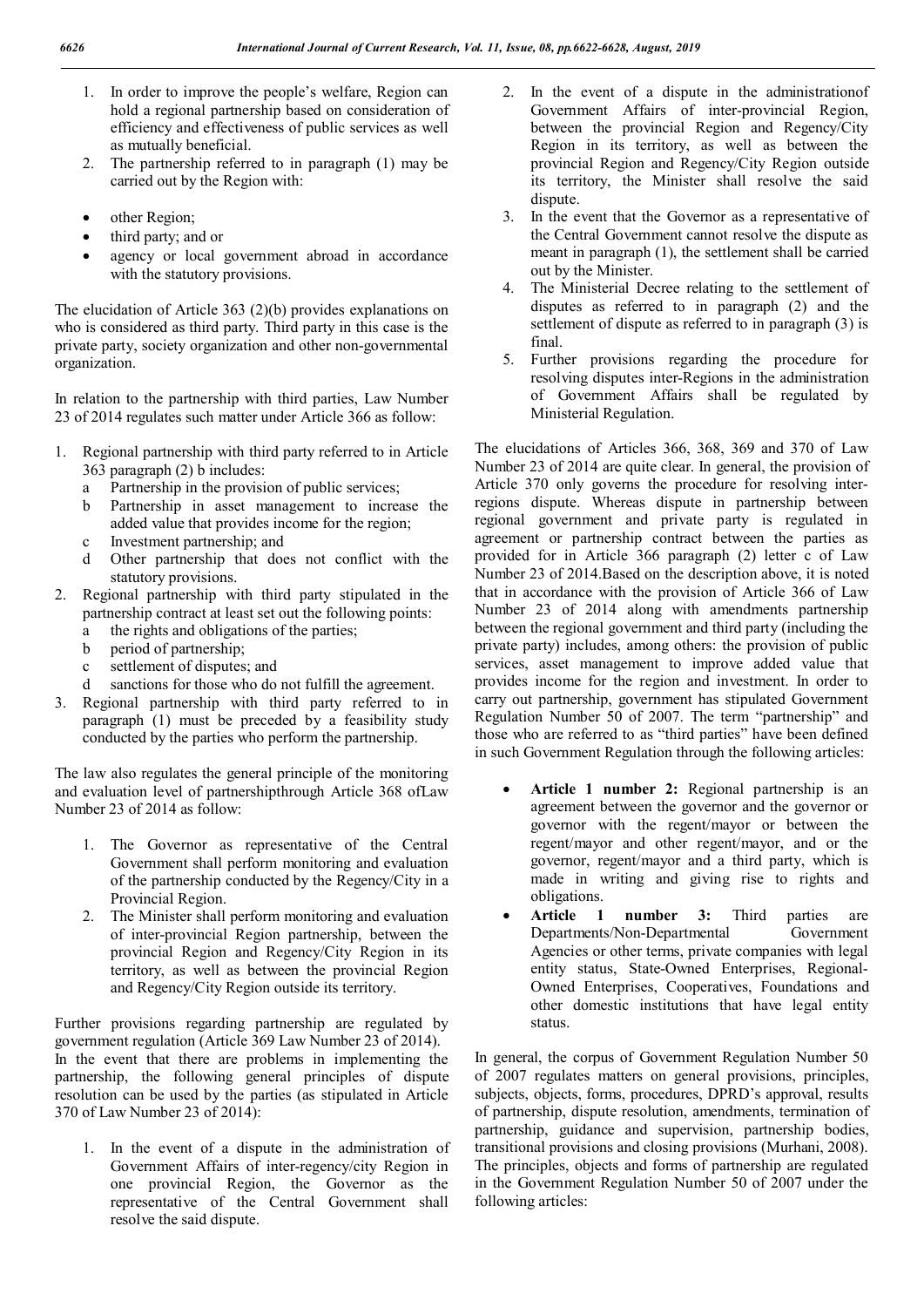- **Article 2:** Regional partnership is carried out with the principles of: (a) efficiency; (b) effectiveness; (c) synergy; (d) mutual benefit; (e) mutual agreement; (f) good faith; (g) prioritizing national interest and the territorial integrity of the Unitary State of the Republic of Indonesia; (h) equality of position; (i) transparency; (j) justice; and (k) legal certainty.
- **Article 4:** The object of regional partnership is all governmental affairs that have become the authority of the autonomous region and can be in the form of provision of public service.
- **Article 5**: Regional partnership is stated in the partnership agreement.
- **Article 6:** Partnership agreement between regional and third party must consider the partnership principle and object as stated in Articles 2 and 4.

The philosophical background of the need for regional partnership is stated in the general elucidation of Government Regulation Number 50 of 2007. It is noted that regional partnership is a means to further strengthen the relations of one region with other regions within the framework of the Unitary State of the Republic of Indonesia, harmonize regional development, synergize potential of the inter-regions and/or with third parties and increase the exchange of knowledge, technology and fiscal capacity. Regional partnership is expected to reduce regional disparities in the provision of public services, especially those in remote areas, borders between regions and disadvantaged areas. Regional partnership is intended to improve the welfare and sources of original regional income. Therefore, regional partnership that burdens the *APBN* and the society must obtain approval from the *DPRD*. Although there are currently no government regulations governing regional partnership, Government Regulation Number 50 of 2007 can still be used as a valid criterion as long as it does not conflict with Law Number 23 of 2014 and its amendment. As explained in the law, one form of partnership between the regional government and the private party is the management of assets to increase added value that provides income for the region. Therefore, partnership in asset management will also be related to Government Regulation Number 27 of 2014 Minister of Home Affairs Regulation Number 19 of 2016. Both of these regulations govern the use of regional-owned property, which can be done through partnership between the regional government and the private party.

Related to partnership in asset management, Article 1 number 10 of Government Regulation Number 27 of 2014 regulates that utilization is the utilization of State/Regional-Owned Property which is not used to carry out the duties and functions of Ministries/Institutions/regional work units and/or optimisation of State/Regional-Owned Property without changing the ownership status. In line with this definition, Article 1 number 32 of the Minister of Home Affairs Regulation No. 19 of 2016 regulates that utilization is the utilization of regional-owned property which is not used to carry out the duties and functions of the regional work units and/or optimization of regional-owned property without changing the ownership status. The Government Regulation Number 50 of 2007 governs that the regional government that may carry out partnership is the regional head (governor, regent and mayor). Meanwhile Government Regulation Number 27 of 2014 regulates officials who can carry out the utilization of state/regional-owned property. Article 26

paragraph (1) Government Regulation Number 27 of 2014 regulates that the utilization of State/Regional-Owned Property is carried out by: (a) Property Manager, for State-Owned Property which is under his control; (b) Property Manager with the approval of the Governor/Regent/Mayor, for Regional-Owned Property which is in the possession of the Property Manager; (c) Property User with the approval of the Property Manager, for State-Owned Property which is in the possession of the Property User; or (d) Property User with the approval of the Property Manager, for Regional-Owned Property in the form of a portion of land and/or buildings that are still used by the Property User, and other than land and/or buildings. As for the form o f utilization of the State/Regional-Owned Property, it has been regulated in Article 27 of the Government Regulation Number 27 of 2014 as follows: (a) rent; (b) lease; (c) utilization partnership; (d) Build Use Transfer or Build Transfer Use; or (e) partnership on the provision of infrastructure. In the level of regional government, the utilization of regional-owned property is carried out by: (a) Property Manager with the approval of the Governor/Regent/Mayor, for regional-owned property which is under the Porperty Manager's control; and (b) Property User with the approval of the Property Manager, for regional-owned property in the form of a portion of land and/or buildings that are still used by the Property User, and other than land and/orbuilding (Article 78(1) of Minister of Home Affairs Regulation Number 19 of 2016). Furthermore, Article 1 number 7 of of Minister of Home Affairs Regulation Number 19 of 2016 defines that Regional Secretary is the manager of regional-owned property.

Forms of utilization of regional-owned property can be found in Article 27 of Government Regulation Number 27 of 2014 and further described in the Minister of Home Affairs Regulation Number 19 of 2016. As for the form of utilization of the Regional-Owned Property, the Minister of Home Affairs Regulation Number 19 of 2016 governs it under Article 81 as follow: (a) rent; (b) lease; (c) utilization partnership; (d) Build Use Transfer or Build Transfer Use; or (e) partnership on the provision of infrastructure. The understanding of the forms of utilization of the regional-owned has been regulated in Article 1 of the the Minister of Home Affairs Regulation Number 19 of 2016.Rent is the use of regional-owned property by another party with incertain period of time and by receiving cash as the compensation. Lease is the transfer of use of the Property between the central government and regional government or between regional governments within a certain period of time without receiving compensation and after that period ends such property is handed back to the Governor/Regent/Mayor. Utilization Partnership is the utilization of regional-owned property by other parties within a certain period in the context of increasing regional income or other sources of financing. Build Use Transfer is the utilization of regional-owned property in the form of land by another party by constructing building and/or facility, which is after construction these are used by other parties within the agreed period of time to subsequently be handed back (the land along with the building and/or facility) after the end of the period. Build Transfer Use is the utilization of regional-owned building in the form of land by other party by constructing building and/or facility and after the completion of the construction it is then handed over to be utilized by the other party within the agreed period of time. Meanwhile Partnership on the provision of infrastructure is a partnership between the government and business entity for infrastructure provision activity in accordance with statutory